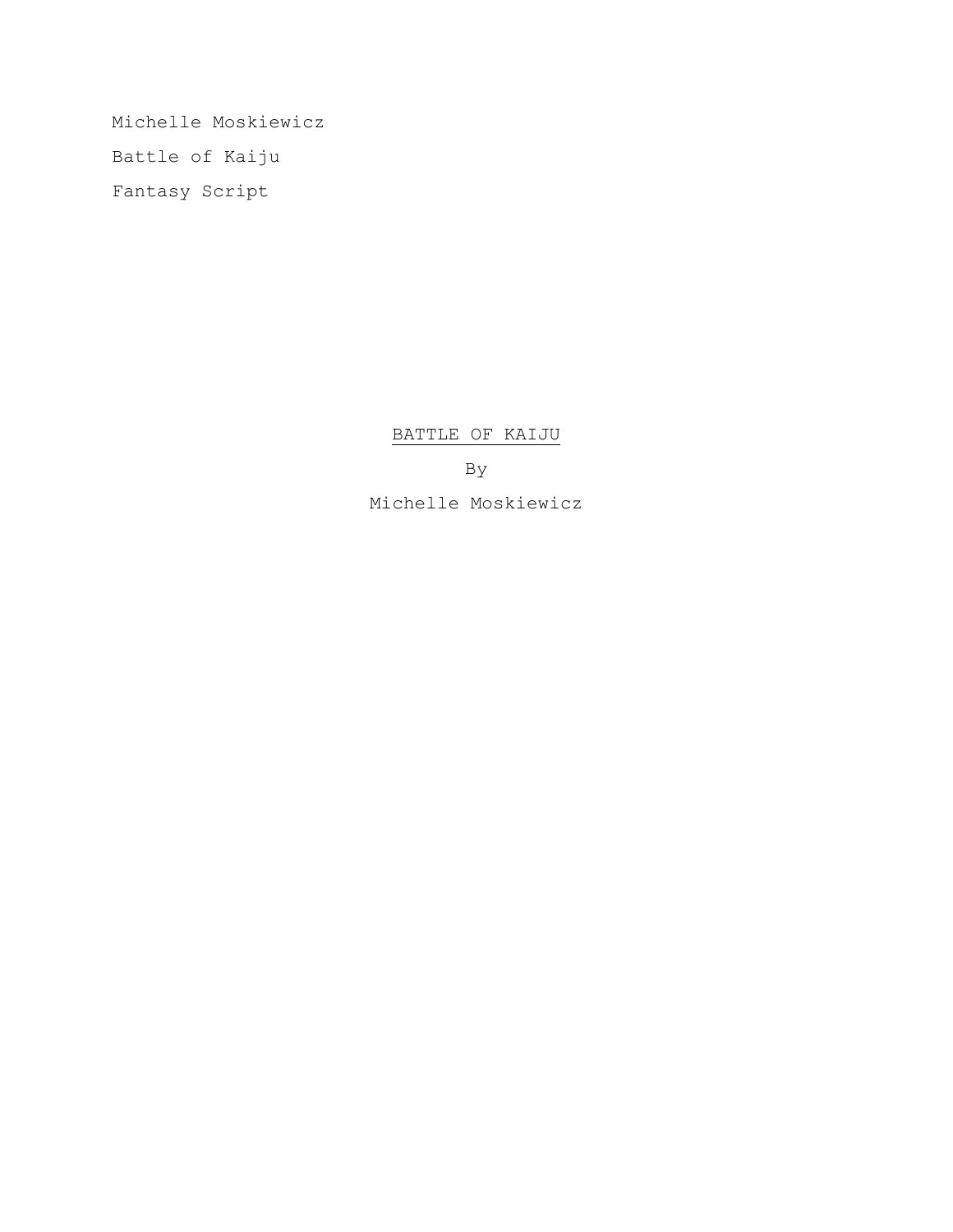FADE FROM BLACK:

EXT. DEEP SPACE - NIGHT

Five helicopter-sized, dark gray spaceships fly in a line formation all towards the right. Stars flash by around them. The spaceships are lined with cannon-like weapons.

## GENERAL ROWE V.0.

Pilots, we should be coming up on their ship soon. 'Open V' formation, let them fly into the dead space and surround the ship.

# INT. SPACESHIP 3 – CARGO HOLD - NIGHT

DOUGLAS VANCE, 19, short, dark hair, fit build, wears a dark gray and black uniform, the visor of his helmet raised. He stands in the cargo area of the spaceship. The walls are lined with extra uniform items and weapons. The door to the cockpit is open.

## GENERAL ROWE V.O. (CONT)

Fire on command to take out the engines, then we'll send in the boys to finish them off. Team Three, double-check your weapons and ammo, no survivors.

Douglas reaches down to the extra magazine pouches on his belt and then tightens the sling holding his rifle.

DEWALT O.S.

#### You good, brother?

INT. SPACESHIP 3 – COCKPIT - CONTINUOUS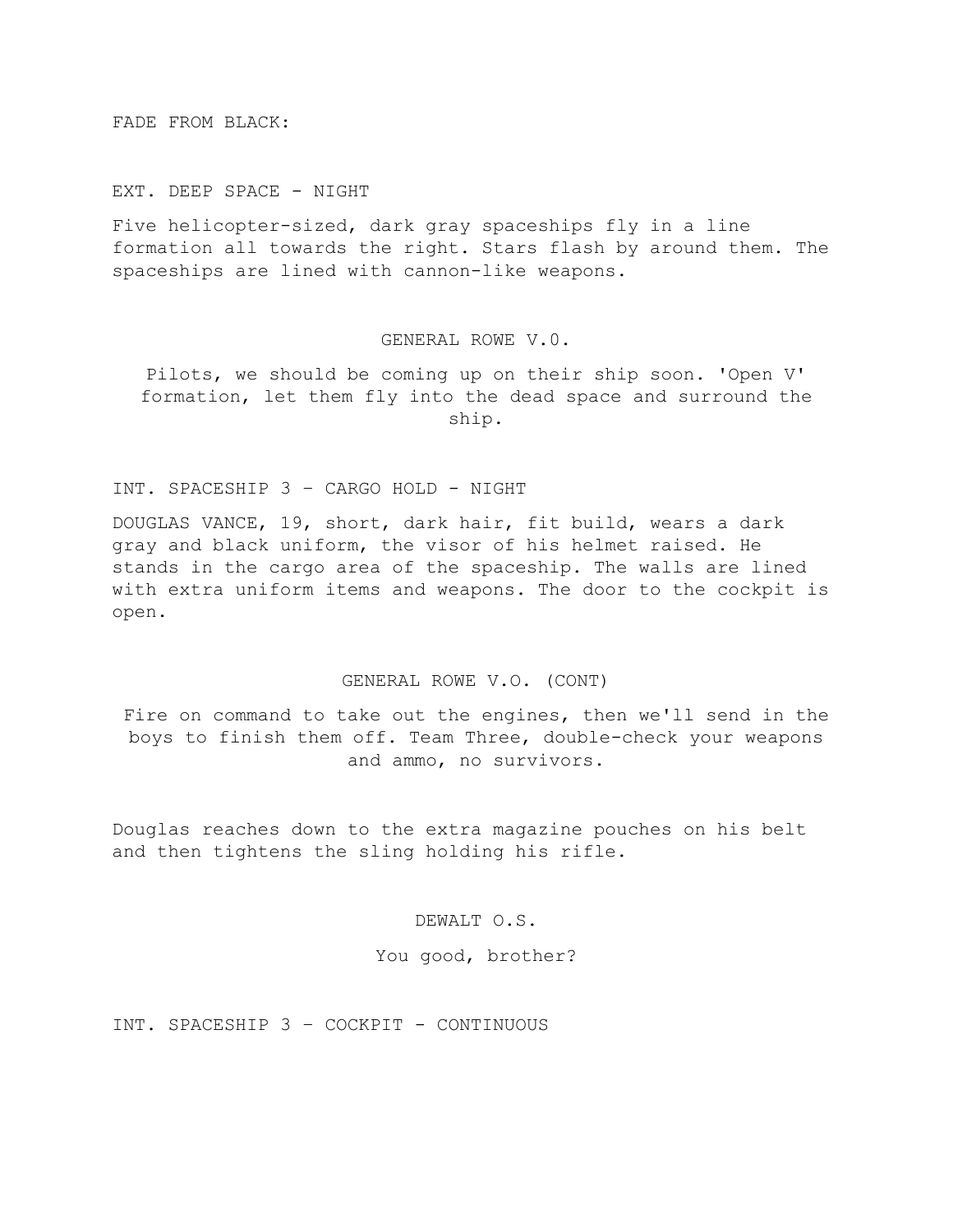Douglas turns to the cockpit where JAMES DEWALT, 23, short, curly hair, pilots the spaceship. Aside from the pilot's seat and hand controls, the cockpit has a 360-degree view of the outside of the ship.

#### DOUGLAS

I'm good. Just watch where you're flying, so you don't crash us into Townsend.

### DEWALT

Shoot, I ain't going fly us into nothin'. I could fly this bird with my eyes closed. What you want to bet?

Douglas shakes his head and looks out through the cockpit screen as a large ship comes into view in front of them. He grasps the frame of the cockpit.

### GENERAL ROWE V.O.

They're nearly in position. DeWalt, Townsend, whip around and box them in.

Douglas leans to the left as DeWalt pulls the yoke heavy to the left so they are behind the large ship. Douglas can see SPACESHIPS 2 and 4 on the left and right.

#### GENERAL ROWE

# Fire!

# EXT. DEEP SPACE – NIGHT - CONTINUOUS

Three visible spaceships all continuously fire green-hued beams toward the largest spaceship in the center. Debris flies from the ship, smoke billows from the areas it was hit. Lights on the large ship flicker and go out.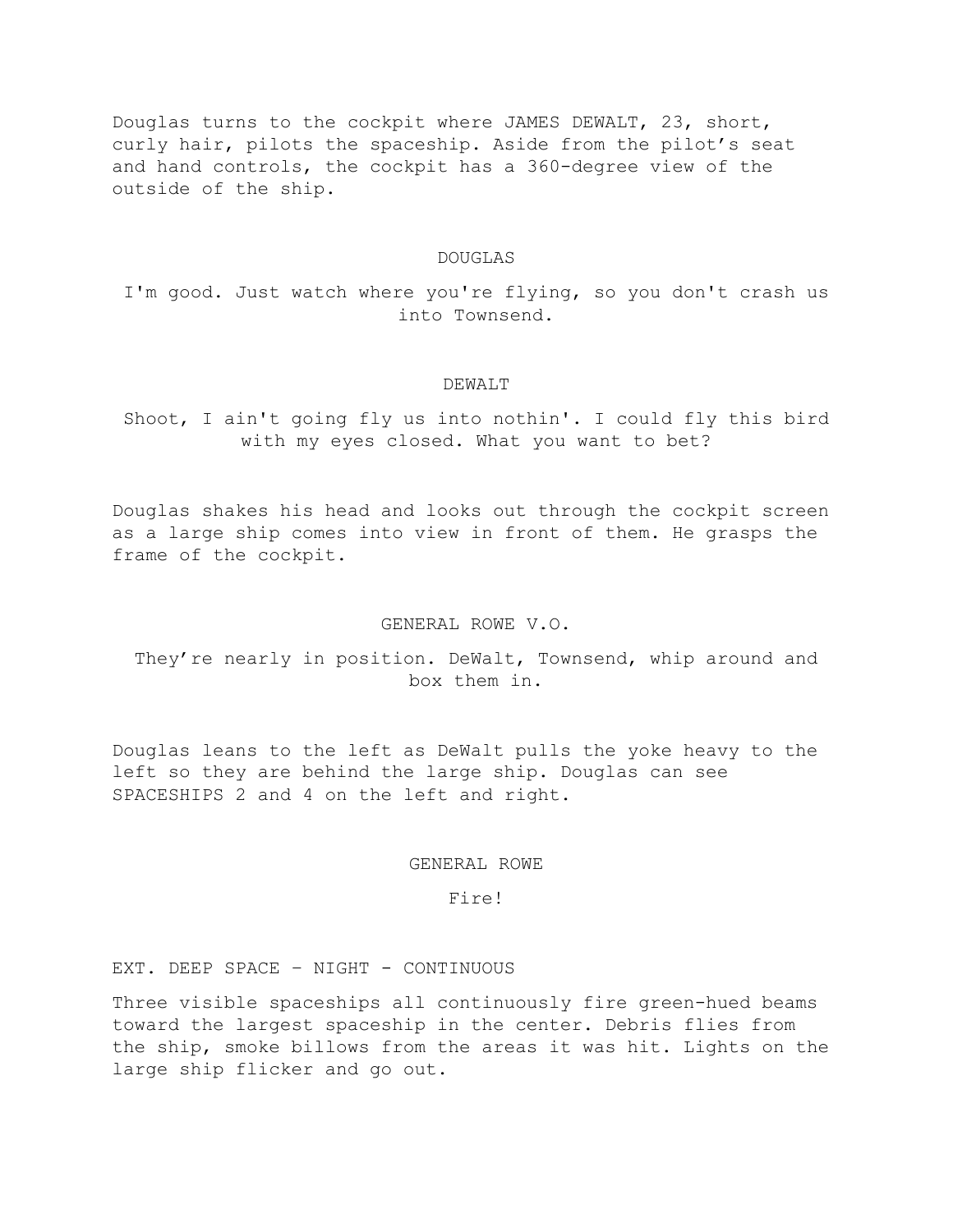INT. SPACESHIP 3 – CARGO HOLD - NIGHT

Douglas enters as he places his oxygen piece in his mouth. He lowers his visor.

GENERAL ROWE V.O.

Nice shooting, ladies and gentlemen, now get Three in there to clean up.

The back hatch to the cargo hold lowers and creates a path from the small ship to a large hole that has been blasted into the larger ship. Douglas bounces from foot to foot at the edge of the hatch.

GENERAL ROWE V.O. (CONT)

Go! Go! Go!

EXT. SPACESHIPS – CONTINUOUS

Douglas raises his rifle to his shoulder and runs out of the cargo hold onto the deck. Another small ship is beside them with its deck against the same hole. Beside Douglas is ERIC BAYLOR, mid-20s, fair skin, red hair, in full uniform with his rifle up.

DOUGLAS V.O.

I'll take point, you follow.

BAYLOR V.O.

Roger that, Sarge.

The two turn to the hole in the ship. Smoke still heavily floats from the darkened hole. Douglas runs in, followed by Baylor.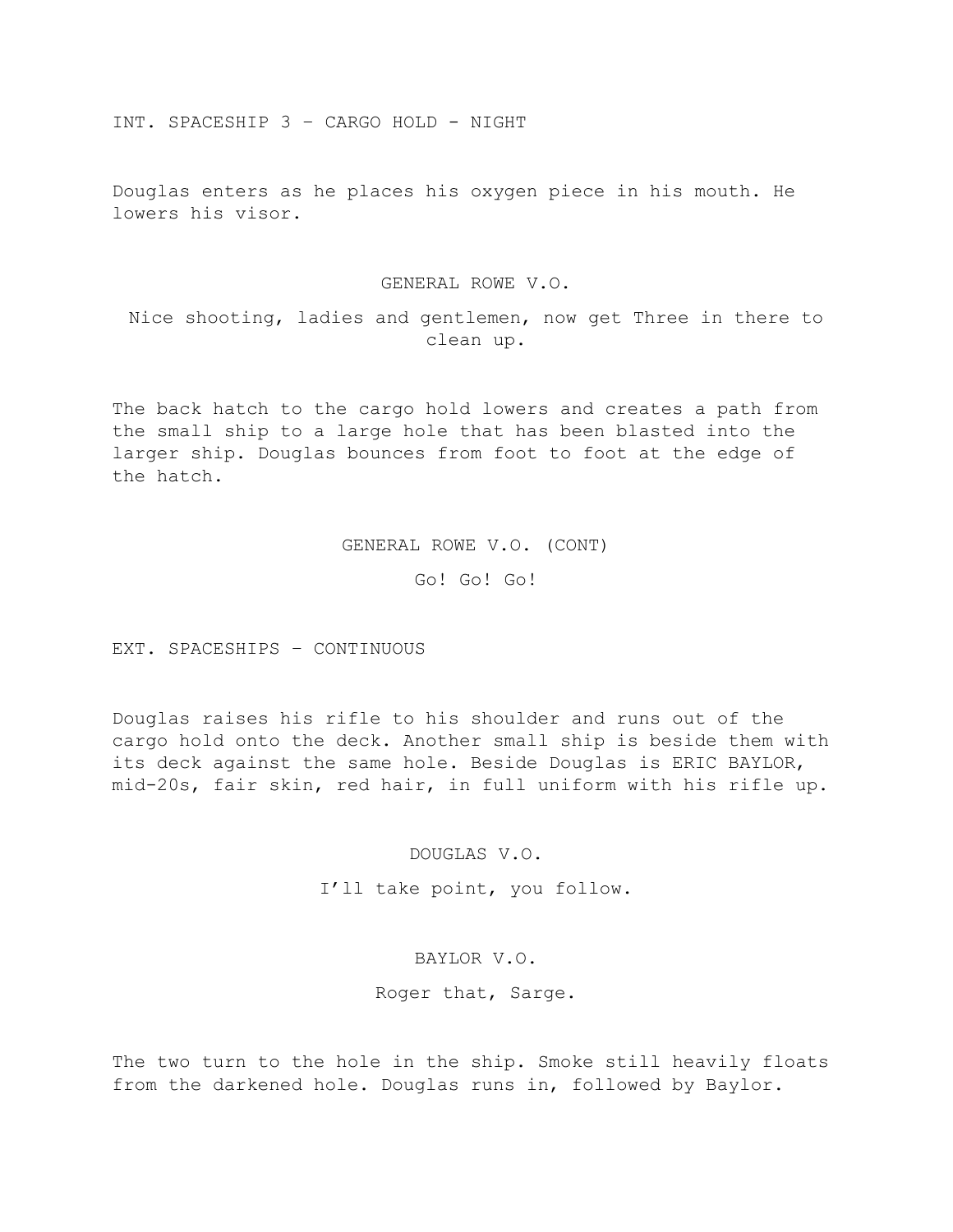### INT. KAIJU SPACESHIP – HALLWAY

ALARMS blare around Douglas and Baylor. Smoke sifts through the air. Soot stains metallic silver walls. Debris floats around the hallway. Douglas and Baylor use what they can for cover as they move down the hallway.

Douglas comes to a T in the hall. Douglas leans slowly around the corner and heads forward. KAIJU 1, 9 feet tall, lizard-like, moss green, comes running forward. Douglas shoots it twice and it falls.

## DOUGLAS V.O.

Knife it if it isn't dead.

Douglas runs past the body on the floor to a door on the right. He opens the door slowly and steps inside.

BAYLOR V.O.

Got it.

INT. KAIJU SHIP – EGG ROOM - CONTINUOUS

Green lights flicker. Vegetation and large, mossy trees fill the space, some broken and fallen over. A mist hangs about the room like fog. Condensation drips from the walls. Small nests of broken eggs and small, unmoving Kaiju bodies are scattered about.

Douglas lifts his visor and nudges one of the iguana-sized bodies with his boot. Douglas takes three steps forward.

Behind him, a dreadful SCREECH echoes through the room. KAIJU FEMALE 1, 8 feet tall, enters, the head swivels around the room. Douglas shoots it in the chest three times.